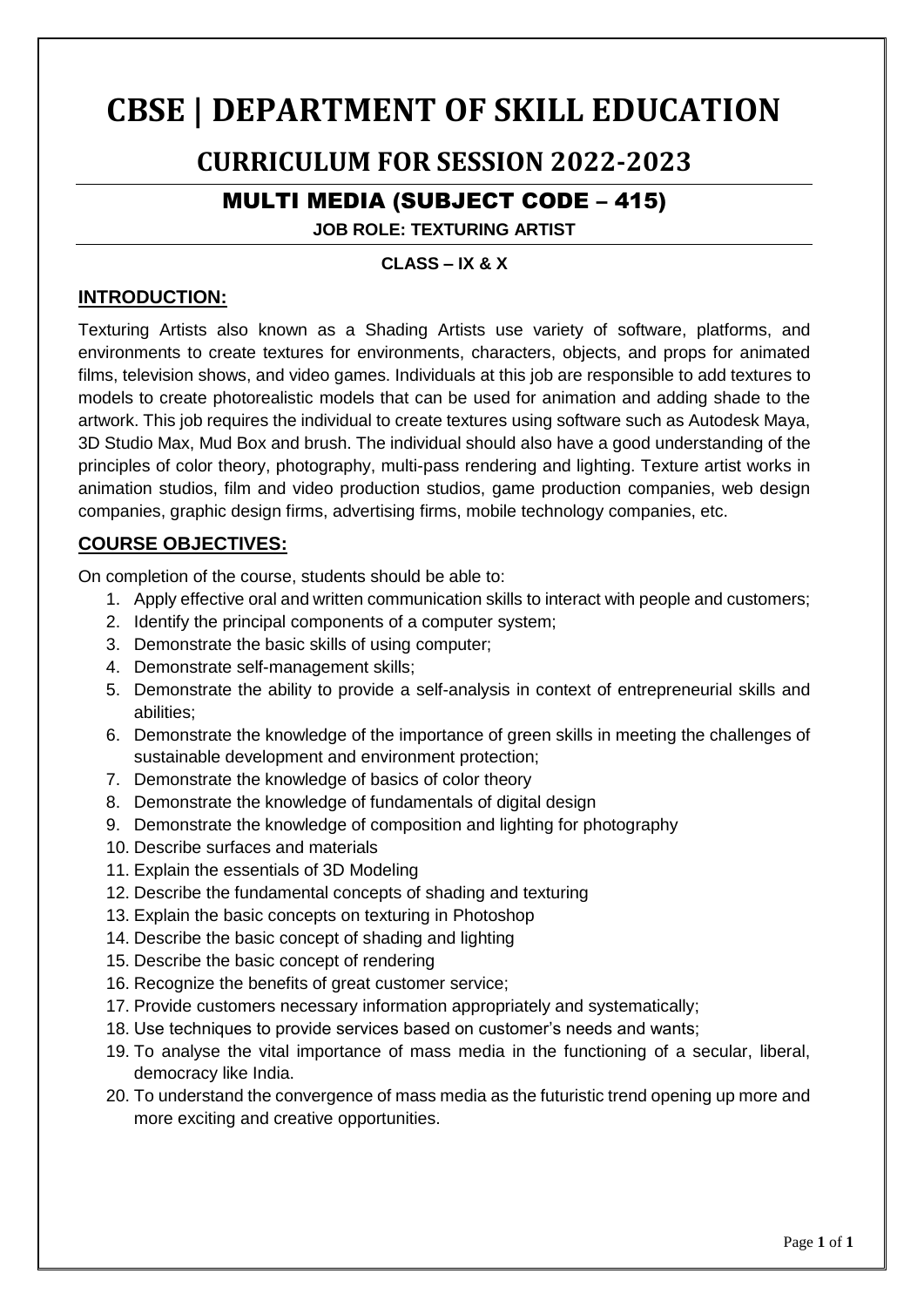### **CURRICULUM:**

This course is a planned sequence of instructions consisting of Units meant for developing employability and Skills competencies of students of Class IX and X opting for Skills subject along with other subjects.

# MULTI MEDIA (CODE NO. – 415)

# **CLASS – IX (SESSION 2022-2023)**

**Total Marks: 100 (Theory-50 + Practical-50)**

|          | <b>UNITS</b>                                                        |                | No. of Periods for<br><b>Theory and Practical</b><br>260 | <b>Max. Marks for</b><br>Theory and<br><b>Practical</b><br>100 |  |  |
|----------|---------------------------------------------------------------------|----------------|----------------------------------------------------------|----------------------------------------------------------------|--|--|
|          | <b>Employability Skills</b>                                         |                |                                                          |                                                                |  |  |
|          | Unit 1: Communication Skills-I                                      |                | 10                                                       | $\overline{2}$                                                 |  |  |
|          | Unit 2: Self-management Skills-I                                    |                | 10                                                       | $\overline{2}$                                                 |  |  |
| Part A   | Unit 3: Information and Communication<br><b>Technology Skills-I</b> |                | 10                                                       | $\overline{2}$                                                 |  |  |
|          | Unit 4: Entrepreneurial Skills-I                                    |                | 15                                                       | $\overline{2}$                                                 |  |  |
|          | Unit 5: Green Skills-I                                              |                | 05                                                       | $\overline{2}$                                                 |  |  |
|          | <b>Total</b>                                                        |                | 50                                                       | 10                                                             |  |  |
|          | <b>Subject Specific Skills</b>                                      | <b>Theory</b>  | <b>Practical</b>                                         |                                                                |  |  |
| $\bf{m}$ | Unit 1: Colour Theory                                               | 35             | 10                                                       | 10                                                             |  |  |
| Part     | Unit 2: Digital Design                                              | 30             | 20                                                       | 10                                                             |  |  |
|          | Unit 3: Composition and Lighting of<br>Photography                  | 30             | 25                                                       | 20                                                             |  |  |
|          | <b>Total</b>                                                        | 95             | 55                                                       | 40                                                             |  |  |
|          | <b>Practical Work</b>                                               |                |                                                          |                                                                |  |  |
|          | <b>Practical Examination</b>                                        | $-$            |                                                          | 15                                                             |  |  |
|          | <b>Written Test</b>                                                 |                | $\overline{a}$                                           | 10                                                             |  |  |
| Part C   | Viva Voce                                                           |                | $-$                                                      | 10                                                             |  |  |
|          | <b>Total</b>                                                        | $-$            |                                                          | 35                                                             |  |  |
|          | <b>Project Work/Field Visit</b>                                     |                |                                                          |                                                                |  |  |
|          | Practical File/Student Portfolio                                    | $\overline{a}$ |                                                          | 10                                                             |  |  |
|          | Viva Voce                                                           |                |                                                          | 05                                                             |  |  |
| Part D   | <b>Total</b>                                                        |                | $-$                                                      | 15                                                             |  |  |
|          | <b>Grand Total</b>                                                  |                |                                                          | 100                                                            |  |  |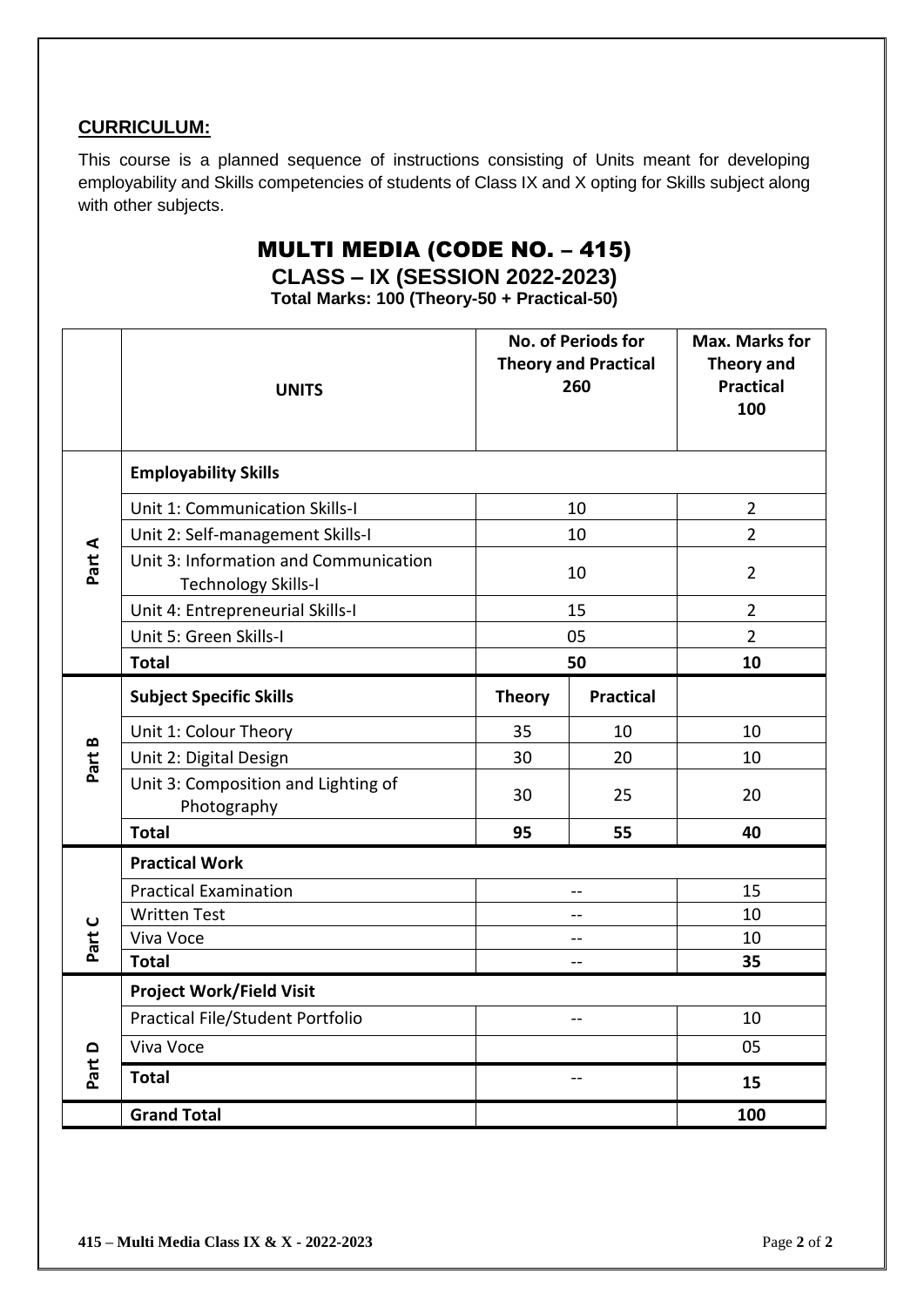### **DETAILED CURRICULUM/TOPICS:**

### **Part-A: EMPLOYABILITY SKILLS**

| <b>S. No.</b> | <b>Units</b>                                                    | <b>Duration in Hours</b> |
|---------------|-----------------------------------------------------------------|--------------------------|
| 1.            | Unit 1: Communication Skills-I                                  | 10                       |
| 2.            | Unit 2: Self-management Skills-I                                | 10                       |
| 3.            | Unit 3: Basic Information and Communication Technology Skills-I | 10                       |
| 4.            | Unit 4: Entrepreneurial Skills-I                                | 15                       |
| 5.            | Unit 5: Green Skills-I                                          | 05                       |
|               | ΤΩΤΑΙ                                                           | 50                       |

### **NOTE: Detailed Curriculum/ Topics to be covered under Part A: Employability Skills can be downloaded from CBSE website**.

### **Part-B – SUBJECT SPECIFIC SKILLS**

#### **Unit 1: Colour Theory**

| <b>LEARNING OUTCOMES</b>                                       | <b>THEORY</b>                                                                                                                                                       | <b>PRACTICAL</b>                                                                                                                                                                                                                                                                           |
|----------------------------------------------------------------|---------------------------------------------------------------------------------------------------------------------------------------------------------------------|--------------------------------------------------------------------------------------------------------------------------------------------------------------------------------------------------------------------------------------------------------------------------------------------|
| 1. Identify<br>the<br>principles for using<br>color theory     | Principles of color theory<br>$\bullet$<br>Different terms of coolers,<br>$\bullet$<br>available<br>texturing<br><b>on</b><br>software                              | Demonstration<br>0f<br>color<br>$\bullet$<br>abstraction                                                                                                                                                                                                                                   |
| Demonstrate the use<br>2.<br>artistic<br>Οf<br>colour<br>wheel | The types of colour wheels<br>$\bullet$<br>Types of colours<br>$\bullet$                                                                                            | Identification<br>the<br>of<br>primary,<br>$\bullet$<br>secondary and tertiary colours<br>Demonstration of using artistic<br>$\bullet$<br>colour wheel                                                                                                                                     |
| Demonstrate the use<br>3.<br>digital<br>of<br>wheel<br>colour  | Digital colour wheel<br>$\bullet$<br>Print media colour wheel<br>$\bullet$<br>Transparency and (Alpha) X-<br>$\bullet$<br>Channel for<br>background<br>transparency | Identification of primary<br>and<br>$\bullet$<br>secondary colours of RGB and<br>CMYK colour wheel<br>Identification of additive and<br>٠<br>subtractive colour<br>Demonstration<br>0f<br>creating<br>background transparency with<br>and without (Alpha) X- Channel<br>in Adobe Photoshop |
| Describe the RGB<br>4.<br>display mechanism                    | Pixel<br>$\bullet$<br>Resolution<br>$\bullet$                                                                                                                       | Demonstration of the cutaway<br>$\bullet$<br>rendering of a colour CRT<br>Demonstration of RGB display<br>$\bullet$<br>mechanism                                                                                                                                                           |
| different<br><b>Use</b><br>5.<br>colours schemes               | Analogous, monochromatic<br>$\bullet$<br>and complementary colour<br>schemes<br>Colour harmony                                                                      | Demonstration of the use of<br>$\bullet$<br>warm and cool colours, colour<br>temperature<br>Classification of different colour<br>schemes                                                                                                                                                  |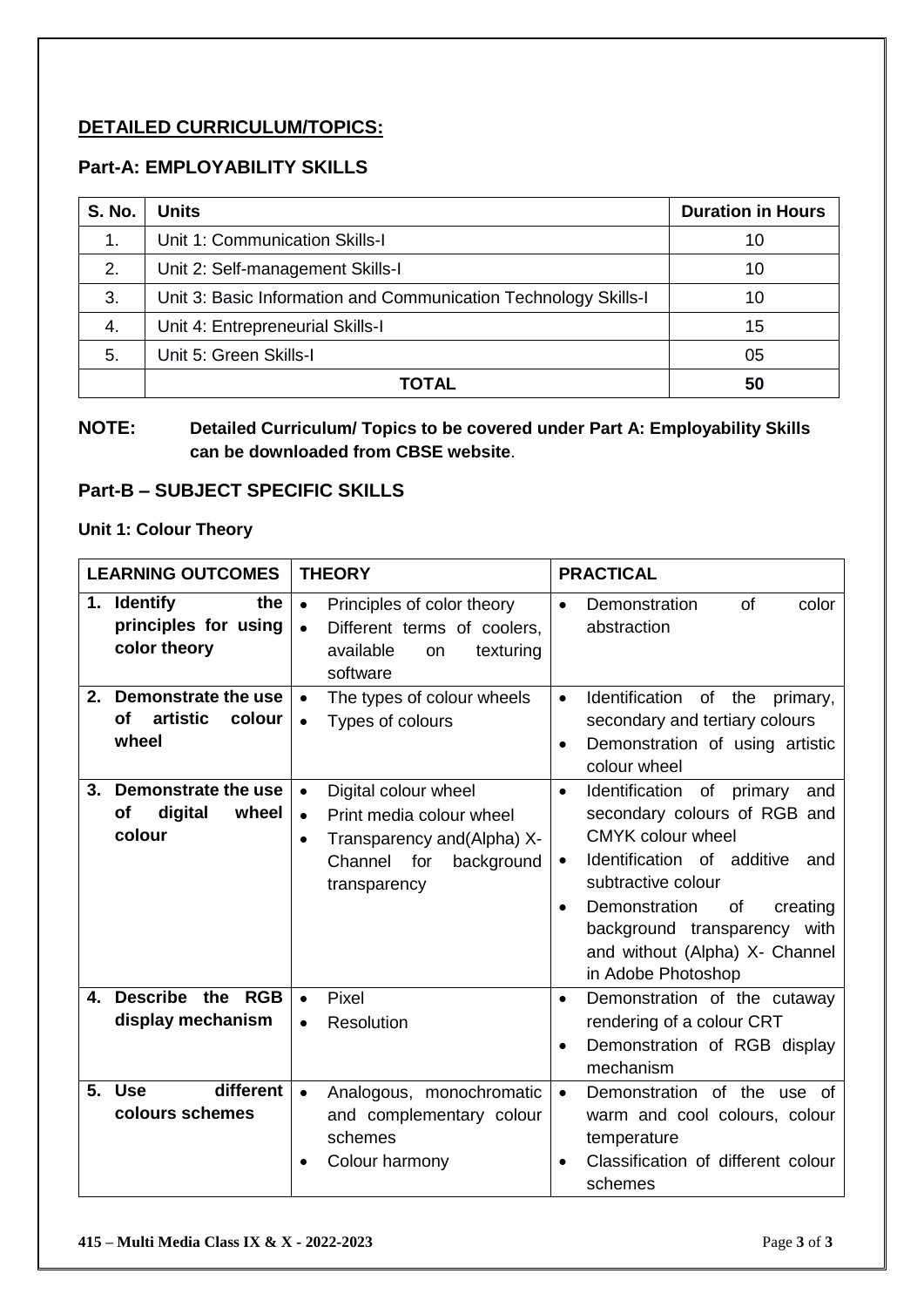# **Unit 2: Digital Design**

|         | <b>LEARNING OUTCOMES</b>                                                   | <b>THEORY</b>                                                                                                                                   | <b>PRACTICAL</b>                                                                                                                                                                                                                                                                                                                |
|---------|----------------------------------------------------------------------------|-------------------------------------------------------------------------------------------------------------------------------------------------|---------------------------------------------------------------------------------------------------------------------------------------------------------------------------------------------------------------------------------------------------------------------------------------------------------------------------------|
| $1_{-}$ | Demonstrate the use<br><b>Adobe Photoshop</b>                              | Adobe<br>Workspace<br>of<br>$\bullet$<br>Photoshop<br>Interface<br>Adobe<br><b>of</b><br>$\bullet$<br>Photoshop                                 | Demonstration of customizing<br>$\bullet$<br>the workspace of Photoshop                                                                                                                                                                                                                                                         |
| 2.      | Demonstrate the use<br>different drawing and<br>painting tools             | Selection and manipulation<br>$\bullet$<br>of tools<br>Painting<br>and<br>retouching<br>$\bullet$<br>tools<br>Text and shape tools<br>$\bullet$ | Draw paint tool for any specific<br>$\bullet$<br>design<br>Draw the desired shape using<br>$\bullet$<br>appropriate drawing tool<br>Paint desired shape<br>using<br>appropriate drawing tool                                                                                                                                    |
| 3.      | Describe the use of<br>colour correction                                   | Advantage of histogram in<br>$\bullet$<br>colour correction, colour<br>curve, Hue and saturation<br>Colour<br>balance<br>and<br>variations      | Show the use of colour balance,<br>$\bullet$<br>variation and photo filter<br>Demonstration<br>of<br>adjusting<br>$\bullet$<br>highlight and shadow of the<br>image<br>Demonstration of setting up of<br>mid tone of the scanned graphics<br>for colour correction in texture<br>and Motifs                                     |
|         | 4. Identify the steps for<br>Digital Painting and<br><b>Matte Painting</b> | Steps of digital painting<br>$\bullet$<br>Process and purpose of<br>$\bullet$<br>matte painting                                                 | Paint a<br>shape<br>using<br>Digital<br>$\bullet$<br>Painting<br>Paint<br>shape<br>using<br>Matte<br>a<br>$\bullet$<br>Painting<br>Demonstration of the use of<br>$\bullet$<br>brush pallet                                                                                                                                     |
| 5.      | <b>Use</b><br>different<br>blending modes                                  | Use of blending modes<br>Blending modes:<br><b>Multiply</b><br>(i)<br>(ii) Screen<br>(iii) Overlay<br>(iv) Various other modes                  | of the<br>Demonstration<br>use<br>0f<br>$\bullet$<br>various blending modes<br>Tabulate and identify difference<br>between various blending modes<br>and their use in texture designing                                                                                                                                         |
|         | 6. Describe<br>various<br>colour modes                                     | Various colour modes<br>RGB, CMYK Grey<br>Scale, Bitmap and Index<br>$\bullet$<br>colour Modes                                                  | Demonstration of the use of the<br>following colour modes:<br>$\circ$ Index<br>Grey scale<br>$\circ$<br><b>Bitmap</b><br>$\circ$<br><b>RGB</b><br>$\circ$<br><b>CMYK</b><br>$\Omega$<br>Tabulation<br>difference<br>of<br>the<br>$\bullet$<br>between various colour modes<br>Use of RGB for texturing of<br>objects and models |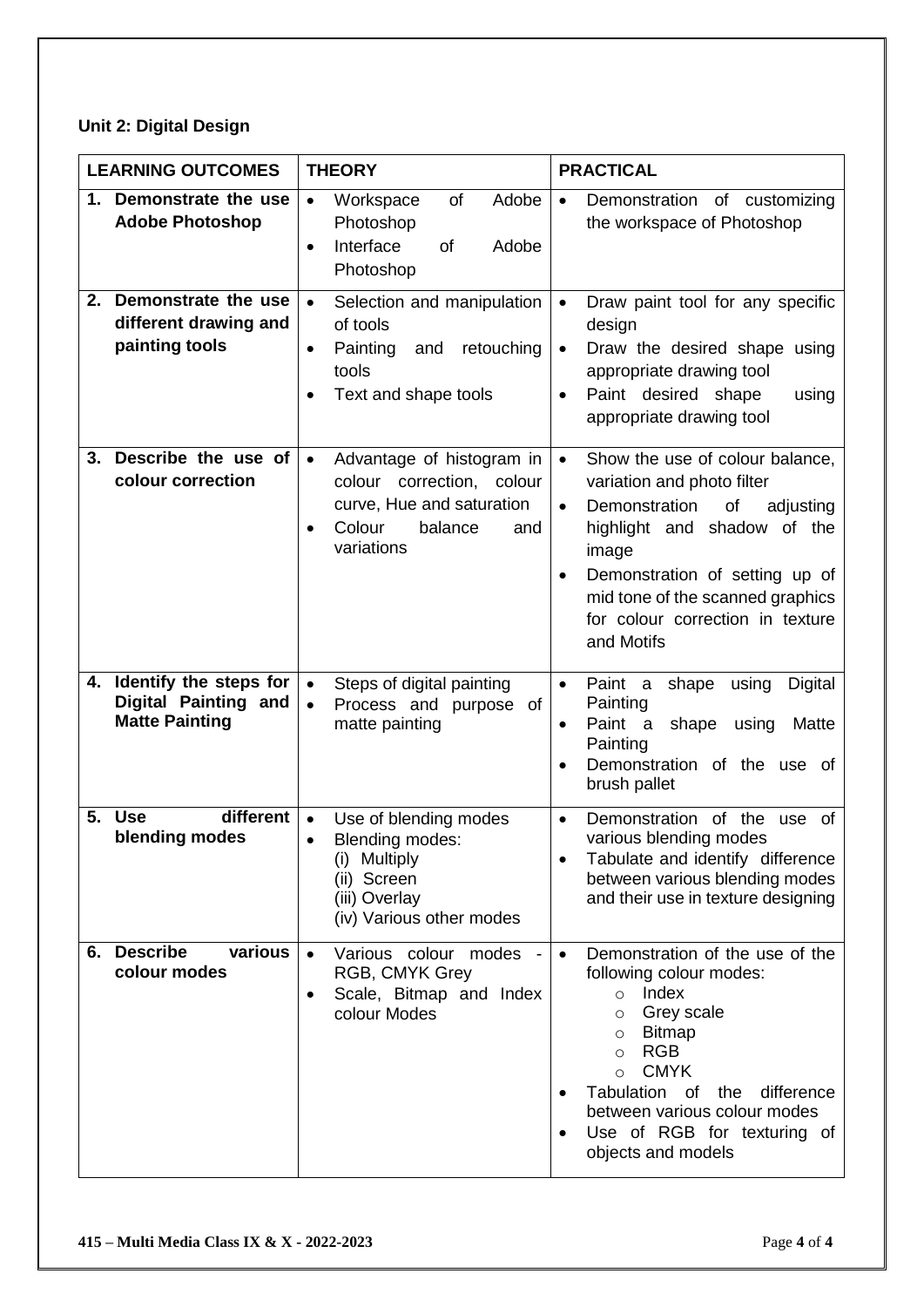# **Unit 3: Composition and Lighting for Photography**

| <b>LEARNING OUTCOMES</b>                          | <b>THEORY</b>                                                                                                                                                                                                                                                                            | <b>PRACTICAL</b>                                                                                                                                                                                                                                                                                                                                                               |
|---------------------------------------------------|------------------------------------------------------------------------------------------------------------------------------------------------------------------------------------------------------------------------------------------------------------------------------------------|--------------------------------------------------------------------------------------------------------------------------------------------------------------------------------------------------------------------------------------------------------------------------------------------------------------------------------------------------------------------------------|
| 1. Describe<br>composition-1                      | Purpose of Composition<br>$\bullet$<br>Rule of third and balancing<br>$\bullet$<br>element<br><b>Golden Point Rule</b>                                                                                                                                                                   | Demonstration of the knowledge<br>$\bullet$<br>of the following:<br>Leading lines<br>$\circ$<br>Symmetry<br>$\circ$<br><b>Patterns</b><br>$\circ$<br>Viewpoint<br>$\circ$                                                                                                                                                                                                      |
| 2.<br><b>Demonstrate</b><br>composition-2         | background<br>Use of<br>and<br>$\bullet$<br>depth<br>Framing and cropping<br>Use of CRAP Designing<br>$\bullet$<br>Technique for Pattern and<br>Textures: C-Contrast, R-<br>Repetition, A- Alignment, P-<br>Proximity in lines, colours,<br>fonts and shapes                             | Demonstration<br>of<br>performing<br>$\bullet$<br>experiment with the photographs<br>Demonstration of the process of<br>$\bullet$<br>framing and cropping<br>Implement CRAP<br>techniques<br>and design<br>pattern of<br>$5-6$<br>textures                                                                                                                                     |
| Use effective lighting<br>3.<br>for photography-1 | Significance<br>and<br>importance of lighting in<br>photography<br>Main objectives of lighting<br>$\bullet$<br>in photography<br><b>Key Light</b><br>Fill Light<br>٠<br>High Light<br><b>Back Light</b>                                                                                  | Demonstration of the lighting<br>$\bullet$<br>which can affect the quality of<br>photography<br>Demonstration<br>effect<br>0f<br>οf<br>$\bullet$<br>different colours of<br>lights<br>in<br>photography                                                                                                                                                                        |
| 4. Use effective lighting<br>for photography-2    | Side lighting or fill lighting<br>Diffuse lighting, rim lighting<br>$\bullet$<br>and spotlighting<br>One point, 2 point, 3 point<br>and 4 point lighting in studio<br>Chroma<br>background<br>$\bullet$<br>(Green-Screen)<br>Photography<br>Digital photography using<br>RAW file format | Identification of types of lighting<br>$\bullet$<br>and their effect in photography<br>Preparation of a chart showing<br>$\bullet$<br>different types of lighting and<br>their effects on photography<br>Digital Photo Editing- retouching,<br>$\bullet$<br>composing, manipulating RAW<br>file, removing Green Screen for<br>Background Transparency<br>in<br>Adobe Photoshop |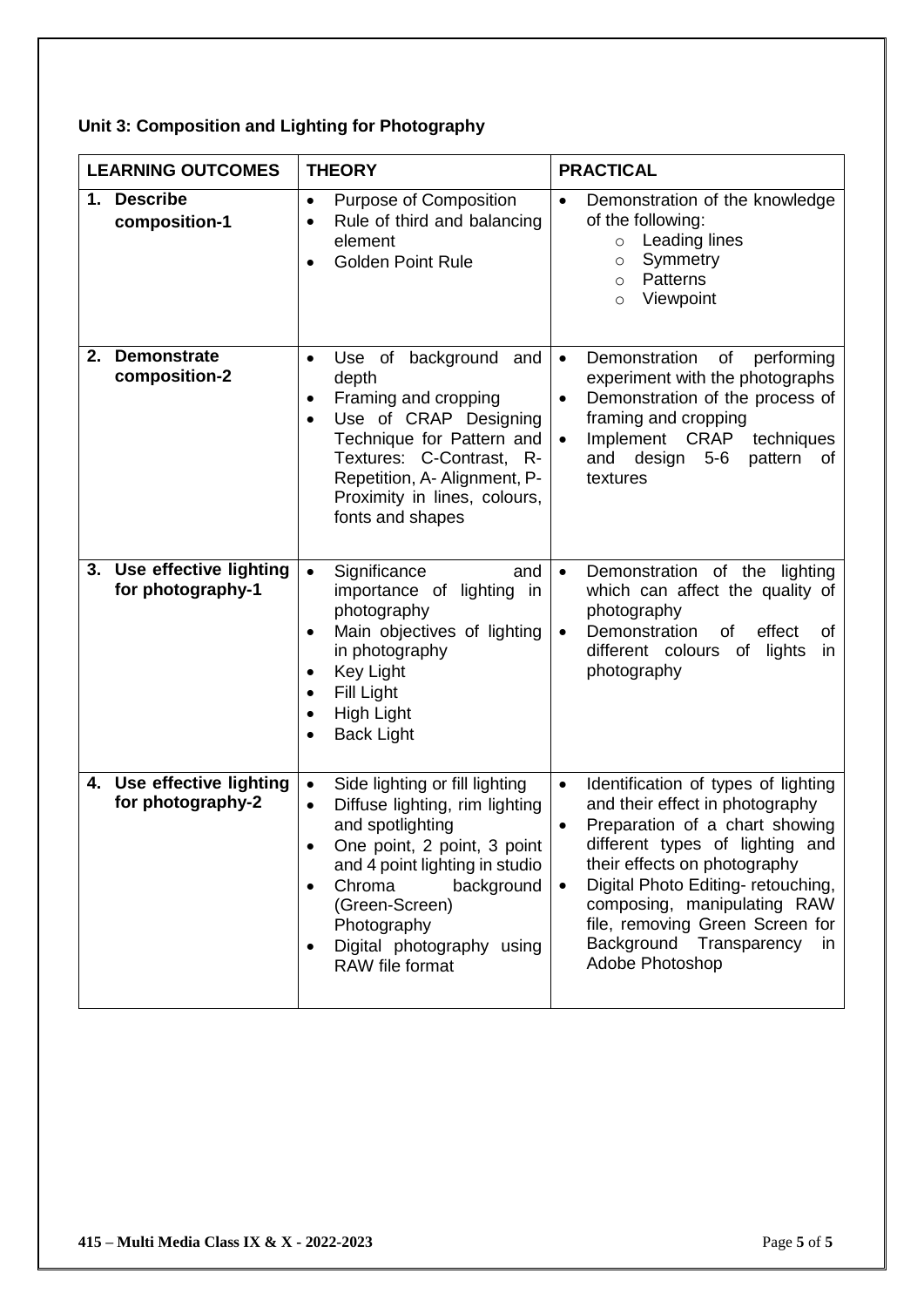# MULTI MEDIA (CODE NO. – 415)

**CLASS – X (SESSION 2022-2023)**

**Total Marks: 100 (Theory-50 + Practical-50)**

|                    |                                         |              |                      | No. of Periods for | Max. Marks for           |
|--------------------|-----------------------------------------|--------------|----------------------|--------------------|--------------------------|
|                    | <b>UNITS</b>                            |              |                      | <b>Theory and</b>  | <b>Theory and</b>        |
|                    |                                         |              | <b>Practical 260</b> |                    | <b>Practical 100</b>     |
|                    | <b>Employability Skills</b>             |              |                      |                    |                          |
|                    | Unit 1: Communication Skills-II*        |              | 10                   |                    | $\overline{\phantom{a}}$ |
|                    | Unit 2: Self-Management Skills-II       |              |                      | 10                 | 3                        |
| Part A             | Unit 3: ICT Skills-II                   |              |                      | 10                 | 3                        |
|                    | Unit 4: Entrepreneurial Skills-II       |              |                      | 15                 | 4                        |
|                    | Unit 5: Green Skills-II*                |              |                      | 05                 |                          |
|                    |                                         | <b>Total</b> |                      | 50                 | 10                       |
|                    | <b>Subject Specific Skills</b>          |              | <b>Theory</b>        | <b>Practical</b>   |                          |
|                    | Unit 1: Surfaces and Materials          |              | 30                   | 15                 | 10                       |
| $\pmb{\mathsf{m}}$ | Unit 2: Shading and Texturing           |              | 30                   | 15                 | 10                       |
| Part               | Unit 3: Texturing in Photoshop and      |              | 35                   | 25                 | 20                       |
|                    | <b>Autodesk MAYA</b>                    |              |                      |                    |                          |
|                    |                                         | <b>Total</b> | 95                   | 55                 | 40                       |
|                    | <b>Practical Work</b>                   |              |                      |                    |                          |
|                    | <b>Practical Examination</b>            |              |                      |                    | $1\overline{5}$          |
| Part C             | <b>Written Test</b>                     |              |                      |                    | 10                       |
|                    | Viva Voce                               |              |                      | --                 | 10                       |
|                    |                                         | <b>Total</b> |                      |                    | 35                       |
|                    | <b>Project Work/Field Visit</b>         |              |                      |                    |                          |
| $\Omega$           | <b>Practical File/Student Portfolio</b> |              |                      | --                 | 10                       |
| Part               | Viva Voce                               |              |                      |                    | 05                       |
|                    |                                         | <b>Total</b> |                      |                    | 15                       |
|                    | <b>Grand Total</b>                      |              |                      |                    | 100                      |
|                    |                                         |              |                      |                    |                          |

**Note: \* marked units are to be assessed through Internal Assessment/ Student Activities. They are not to be assessed in Theory Exams**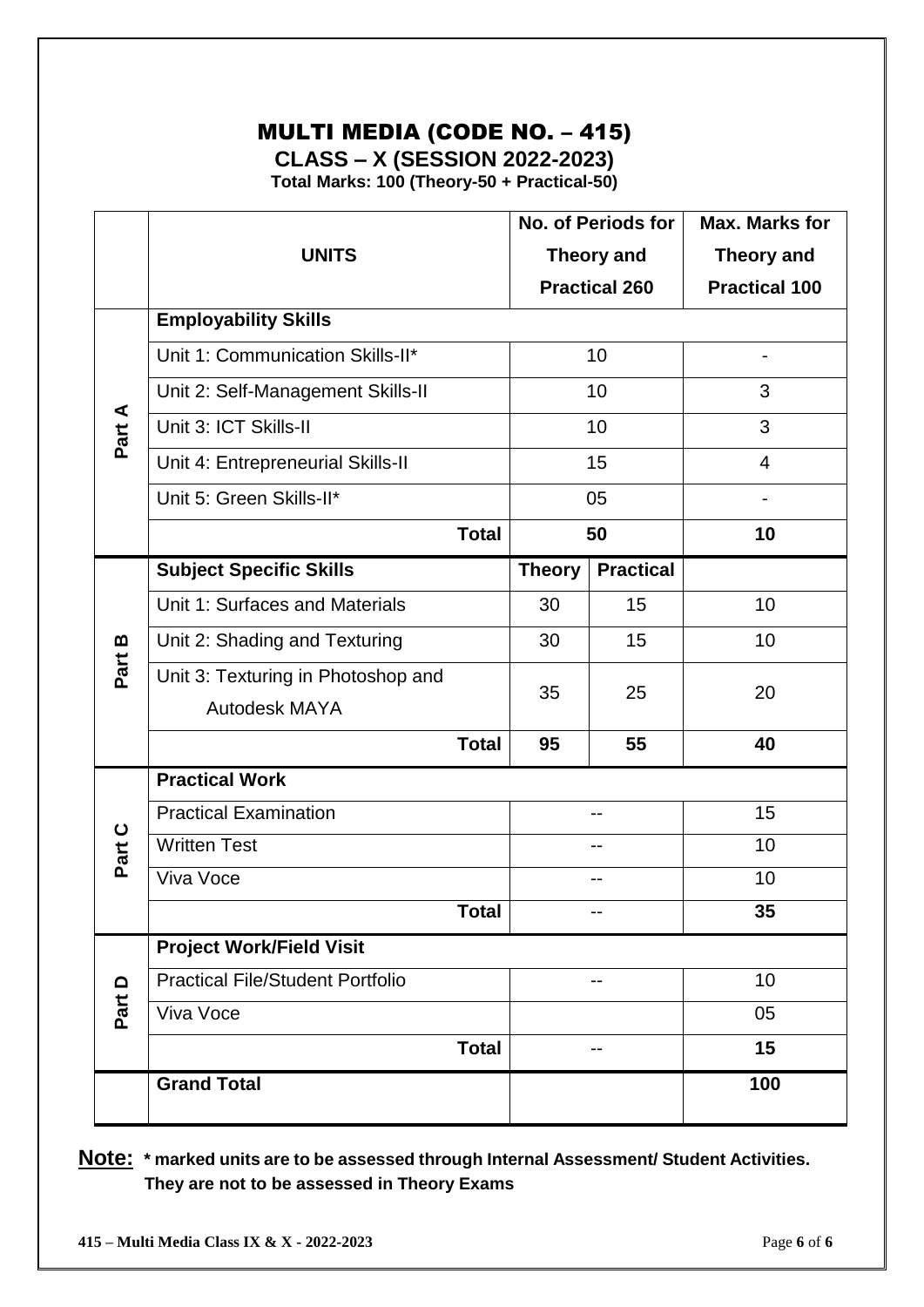### **DETAILED CURRICULUM/TOPICS:**

### **Part-A: EMPLOYABILITY SKILLS**

| <b>S. No.</b> | <b>Units</b>                                               | <b>Duration in Hours</b> |
|---------------|------------------------------------------------------------|--------------------------|
|               | Unit 1: Communication Skills-II*                           | 10                       |
| 2.            | Unit 2: Self-management Skills-II                          | 10                       |
| 3.            | Unit 3: Information and Communication Technology Skills-II | 10                       |
| 4.            | Unit 4: Entrepreneurial Skills-II                          | 15                       |
| 5.            | Unit 5: Green Skills-II*                                   | 05                       |
|               | TOTAL                                                      | 50                       |

# **Note: \* marked units are to be assessed through Internal Assessment/ Student Activities. They are not to be assessed in Theory Exams**

**The detailed curriculum/ topics to be covered under Part A: Employability Skills can be downloaded from CBSE website**.

### **Part-B – SUBJECT SPECIFIC SKILLS**

### **Unit 1: Surfaces and Materials**

| <b>LEARNING OUTCOMES</b>                                                                 | <b>THEORY</b>                                                           | <b>PRACTICAL</b>                                                                                |
|------------------------------------------------------------------------------------------|-------------------------------------------------------------------------|-------------------------------------------------------------------------------------------------|
| <b>Identify the</b><br>1.<br>characteristics of the real<br>life surfaces                | • Real life surfaces in the<br>context of texturing                     | Demonstration of<br>$\bullet$<br>characteristics of real life<br>surfaces                       |
| 2. Describe the various 3D<br>surfaces and material                                      | • 3D surfaces and material<br>in the context of<br>texturing            | Demonstration of the<br>$\bullet$<br>characteristics of real 3D<br>surfaces and material        |
| 3. Identify the properties of<br>the surface and material                                | • Properties of surfaces<br>and material in the<br>context of texturing | • Explanation of the<br>properties of material and<br>their effect on texturing                 |
| <b>Explain</b><br>effect<br>the<br>οf<br>4.<br>conditions<br>lighting<br>on.<br>surfaces | • Reaction of surfaces to<br>varying lighting conditions                | Demonstration of effects of<br>$\bullet$<br>conditions<br>lighting<br>on.<br>different surfaces |

#### **Unit 2: Shading and Texturing**

| <b>LEARNING OUTCOMES</b> |                                               | <b>THEORY</b>                                       | <b>PRACTICAL</b>                                                                                                          |
|--------------------------|-----------------------------------------------|-----------------------------------------------------|---------------------------------------------------------------------------------------------------------------------------|
| 1.                       | <b>Identify surface</b><br>shading properties | • Types of surface shading<br>properties            | • Differentiation of colour and<br>transparency, specular and<br>reflection                                               |
|                          | 2. Describe Maya<br>material                  | • Surface, displacement<br>and volumetric materials | • Explanation of the Maya material<br>• Demonstration of double side<br>shaded surface, layer texture and<br>layer shader |
|                          | 3. Describe assigning<br>and creation         | • Creation and assigning<br>materials by the use of | • Demonstration of texturing using<br>hyper shade in MAYA                                                                 |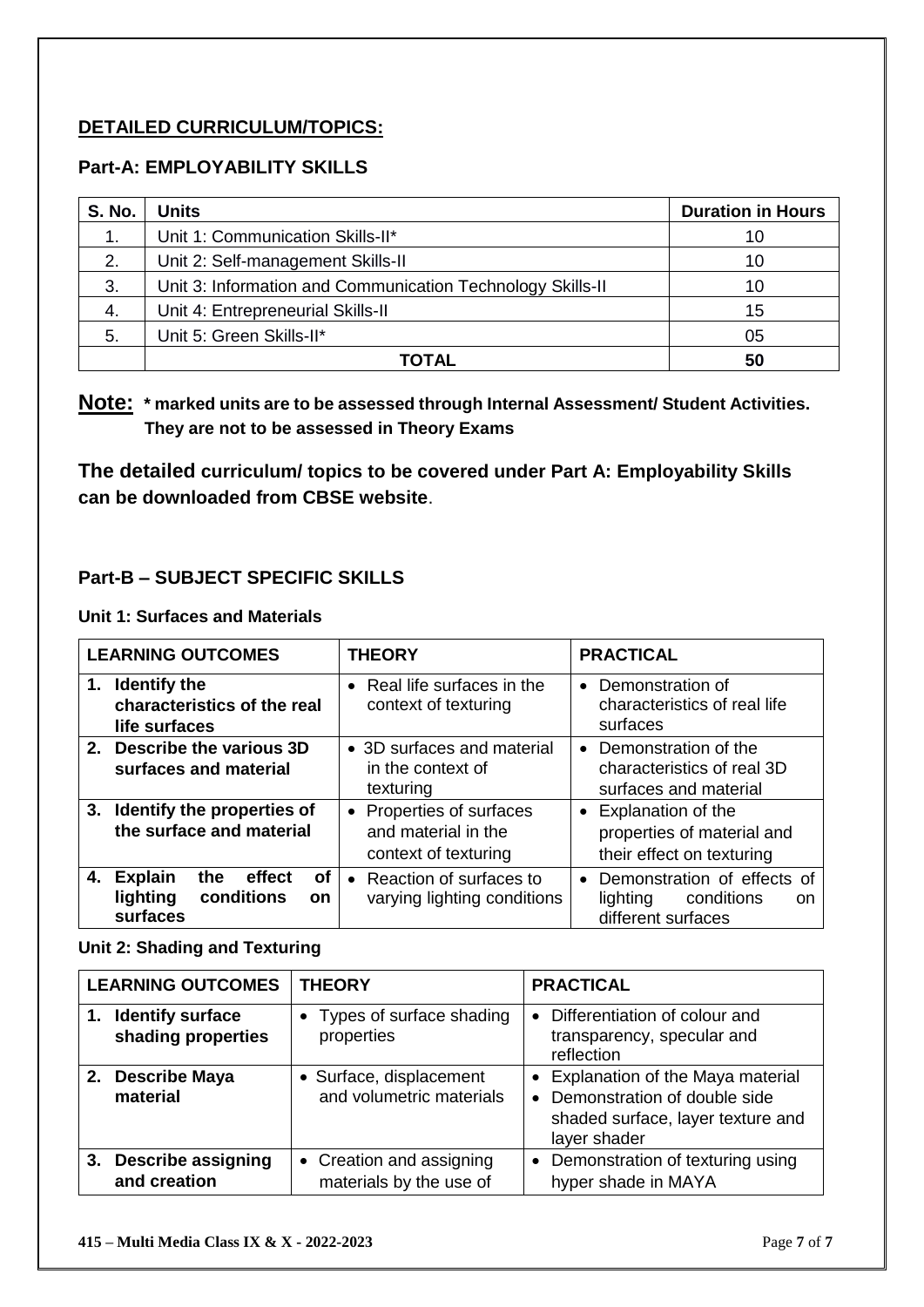| <b>LEARNING OUTCOMES</b>                    | <b>THEORY</b>                        | <b>PRACTICAL</b>                                                    |
|---------------------------------------------|--------------------------------------|---------------------------------------------------------------------|
| material                                    | hyper shade in MAYA or<br>3Ds MAX    | • Assigning separate material to a<br>group of faces                |
| various<br><b>Describe</b><br>texture maps  | Realistic texturing<br>$\bullet$     | • Demonstration of the use of<br>texturing maps                     |
| <b>Describe</b><br>shading<br>5.<br>network | Shading network in MAYA<br>$\bullet$ | Demonstration of the use of<br>$\bullet$<br>shading network in MAYA |

**Unit 3: Texturing in Photoshop and Autodesk Maya**

| <b>LEARNING OUTCOMES</b>                                                        | <b>THEORY</b>                                                                                                                                                                                                                                                                                                                                                    | <b>PRACTICAL</b>                                                                                                                                                                                                                          |
|---------------------------------------------------------------------------------|------------------------------------------------------------------------------------------------------------------------------------------------------------------------------------------------------------------------------------------------------------------------------------------------------------------------------------------------------------------|-------------------------------------------------------------------------------------------------------------------------------------------------------------------------------------------------------------------------------------------|
| 1. Create colour map                                                            | • Process of creating diffuse<br>map in photoshop<br>• Un rapping the 3D Polygon<br>Object (To be assessed in<br>practicals only, No question<br>to be asked in theory<br>examination from this<br>portion)                                                                                                                                                      | • Differentiation of pixels and<br>resolution<br>Demonstration of creating<br>diffuse map                                                                                                                                                 |
| 2. Create bump map<br>and use desaturate<br>command                             | • Creating bump in MAYA map<br>in MAYA<br>• Use of desaturate command<br>and high pass filter                                                                                                                                                                                                                                                                    | • Demonstration of the process to<br>desaturate and high pass filter                                                                                                                                                                      |
| 3. Create specular map                                                          | • Use of specular maps<br>• Process of creating specular<br>maps in photoshop and<br><b>MAYA</b><br>• Export the UV map to Adobe<br>Phtoshop and paint the<br>Texture on UV map (To be<br>assessed in practicals<br>only, No question to be<br>asked in theory<br>examination from this<br>portion)<br>• Return to MAYA and observe<br>the Texture on 3D objects | • Demonstration of texturing using<br>hyper shade<br>• Assignment of separate material<br>to a group of faces                                                                                                                             |
| <b>Demonstrate</b><br>4.<br>knowledge<br>of<br>creating<br>seamless<br>textures | • Diffuse<br>and<br>opacity<br>map,<br>specular, reflection and glow<br>hump,<br>normal<br>and<br>map,<br>displacement map                                                                                                                                                                                                                                       | • Demonstration of the process of<br>displacement, normal, bump<br>map, reflection, specular and<br>glow map<br>• Create textured and painted 3D<br>object, like Pen, Pencil, Chair,<br>House, Tree, Human<br>Face,<br>Human Body in MAYA |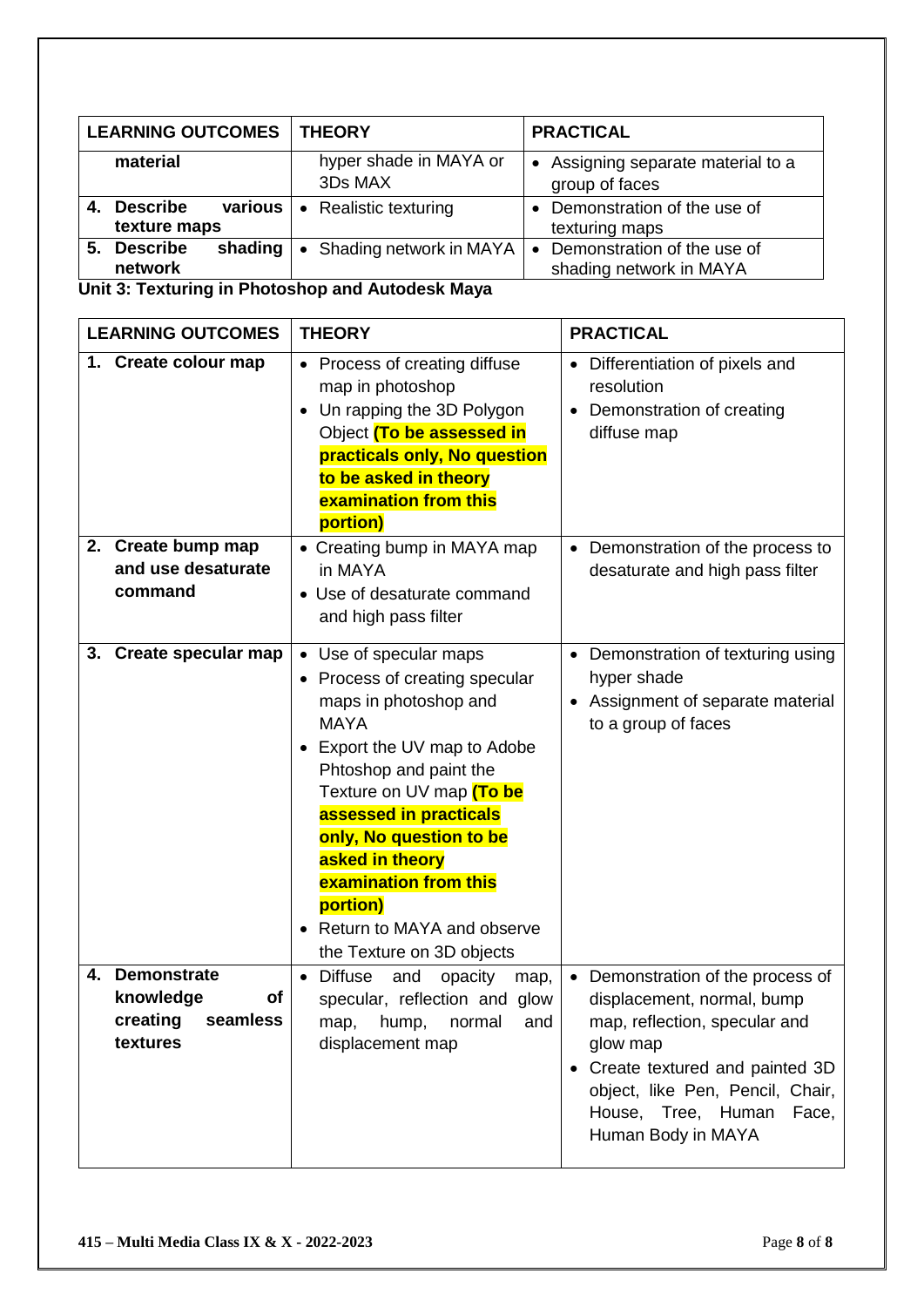### **TEACHING ACTIVITIES**

The teaching and training activities have to be conducted in classroom, laboratory/ workshops and field visits. Students should be taken to field visits for interaction with experts and to expose them to the various tools, equipment, materials, procedures and operations in the workplace. Special emphasis should be laid on the occupational safety, health and hygiene during the training and field visits.

### **CLASSROOM ACTIVITIES**

Classroom activities are an integral part of this course and interactive lecture sessions, followed by discussions should be conducted by trained teachers. Teachers should make effective use of a variety of instructional or teaching aids, such as audio-video materials, colour slides, charts, diagrams, models, exhibits, hand-outs, online teaching materials, etc. to transmit knowledge and impart training to the students.

### **PRACTICAL WORK IN LABORATORY/WORKSHOP**

Practical work may include but not limited to hands-on-training, simulated training, role play, case based studies, exercises, etc. Equipment and supplies should be provided to enhance hands-on learning experience of students. Only trained personnel should teach specialized techniques. A training plan that reflects tools, equipment, materials, skills and activities to be performed by the students should be submitted by the teacher to the Head of the Institution.

### **FIELD VISITS/ EDUCATIONAL TOUR**

In field visits, children will go outside the classroom to obtain specific information from experts or to make observations of the activities. A checklist of observations to be made by the students during the field visits should be developed by the Teachers for systematic collection of information by the students on the various aspects. Principals and Teachers should identify the different opportunities for field visits within a short distance from the school and make necessary arrangements for the visits. At least three field visits should be conducted in a year.

### **SKILL ASSESSMENT (PRACTICAL)**

Assessment of skills by the students should be done by the assessors/examiners on the basis of practical demonstration of skills by the candidate, Practical examination allows candidates to demonstrate that they have the knowledge and understanding of performing a task. This will include hands-on practical exam and viva voce. For practical, there should be a team of two evaluators. The same team of examiners will conduct the viva voce.

**Project Work** (individual or group project) is a great way to assess the practical skills on a certain time period or timeline. Project work should be given on the basis of the capability of the individual to perform the tasks or activities involved in the project. Projects should be discussed in the class and the teacher should periodically monitor the progress of the project and provide feedback for improvement and innovation. Field visits should be organised as part of the project work. Field visits can be followed by a small-group work/project work. When the class returns from the field